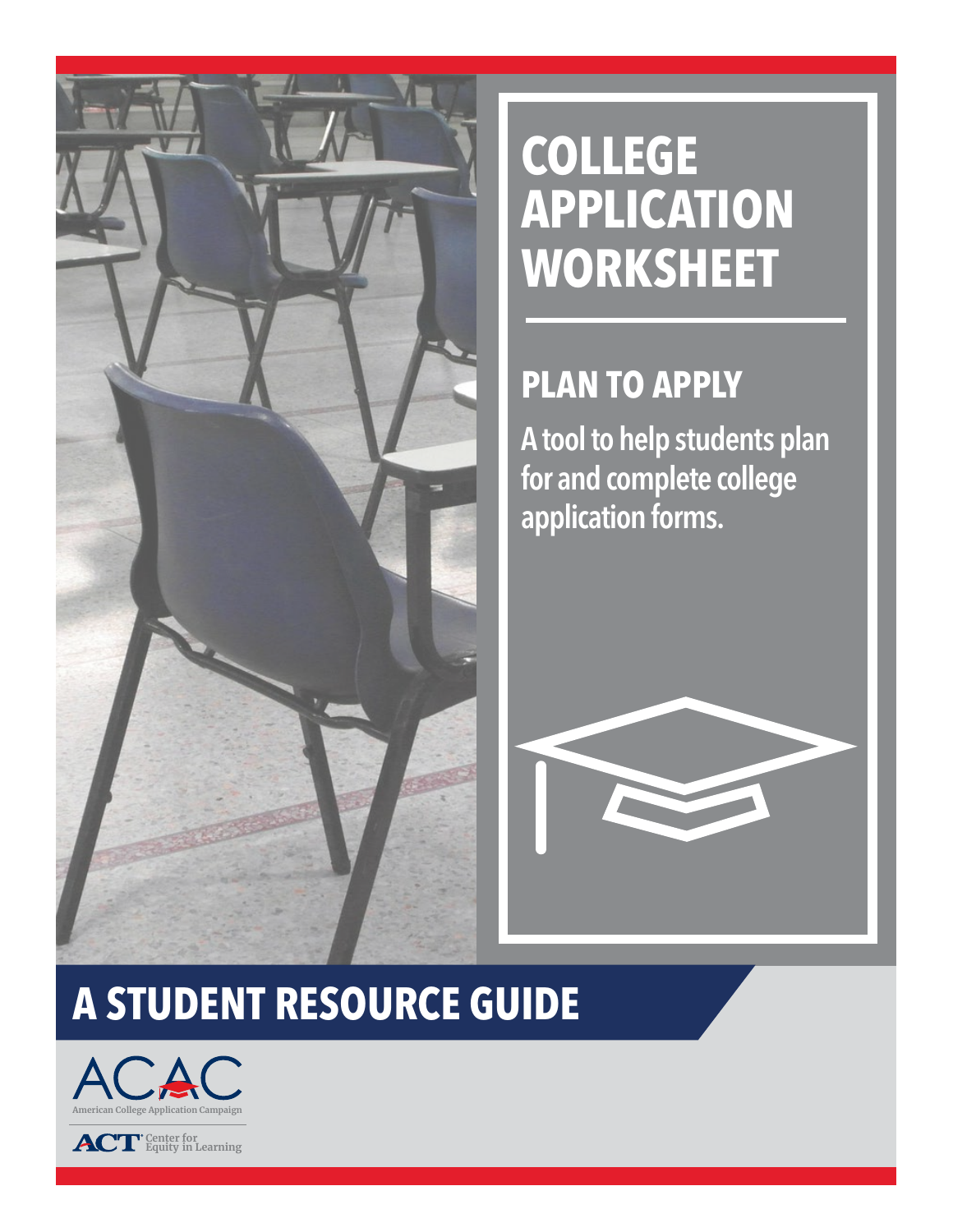**Students, complete the College Application Worksheets included in this document and bring them with you on the day of your school's College Application event. You may need to ask your family, school counselor, or another adult you trust to assist you in answering all of the questions. Be sure to keep this information in a safe place given the personal information included.**



# **TABLE OF CONTENTS**

 **..................... 4 Where You Plan to Apply Narrow Down Your List Gather Your Information**

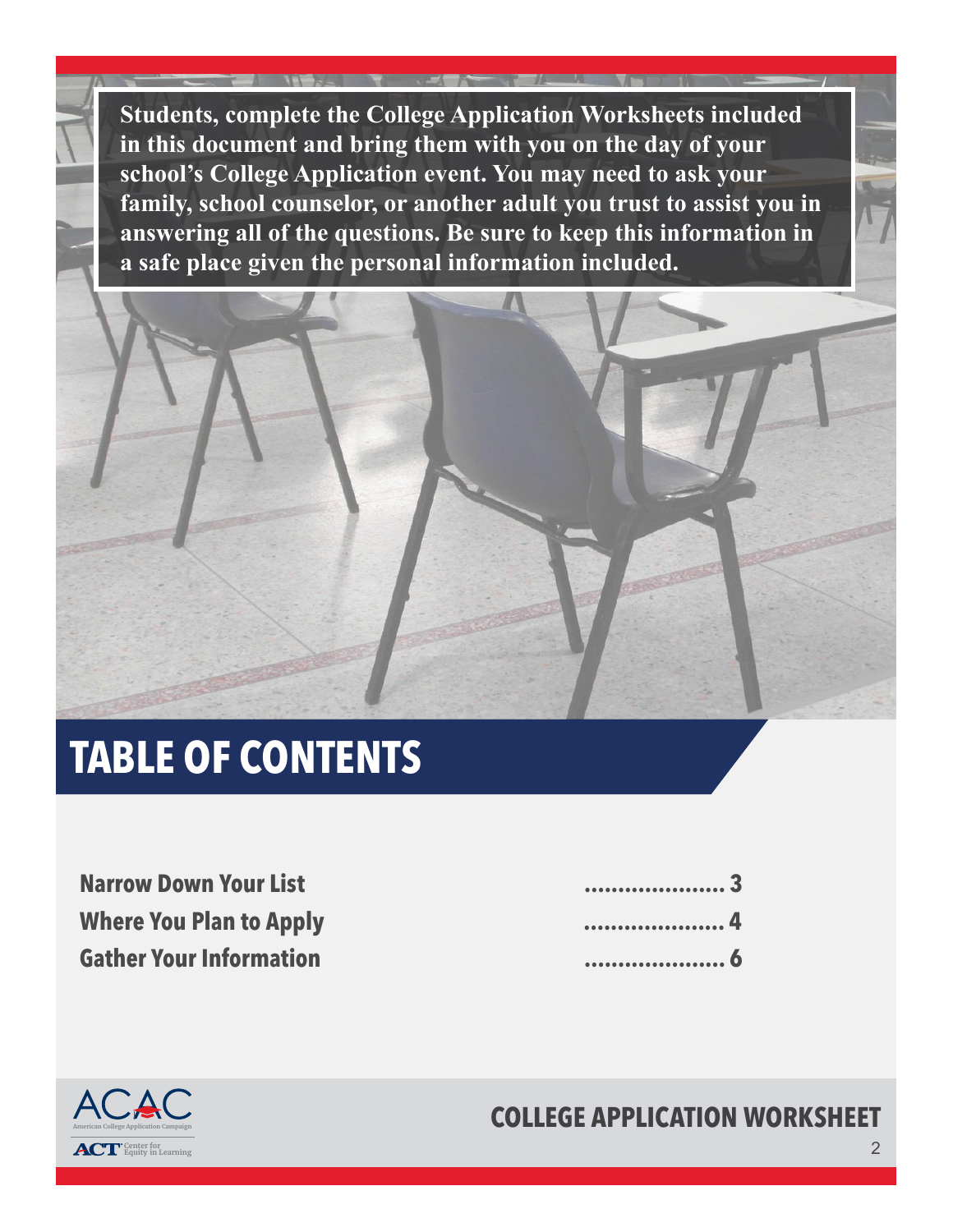

## **NARROW YOUR LIST**

Prior to participating in your school's College Application event, you should do some research on the schools to which you plan to apply and learn what each school requires in their application. As you narrow down your list, we recommend applying to at least four colleges: one to two reach schools, one to two target schools, and one likely school. Our College Research Worksheet can help you determine your final reach, target, and likely college list of where to apply. Use the worksheet on the following page to keep track of the information you learn during your research on your top four colleges and universities.

If you prefer to build and manage your college application list online, we recommend downloading the Encourage app on your phone:<https://encourageme.com>. Through the Encourage app, you will be matched to colleges and scholarship opportunities.

## **ABOUT ESSAYS AND PERSONAL STATEMENTS**

It is strongly recommended that you write your essays and personal statements well in advance of your school's College Application event. Your English teacher, school counselor, and other adults you trust are good resources to assist you in getting your essays to a final version. You should bring a final, proofed, electronic copy of your essays and/or personal statements saved in an electronic format you can access during the event.



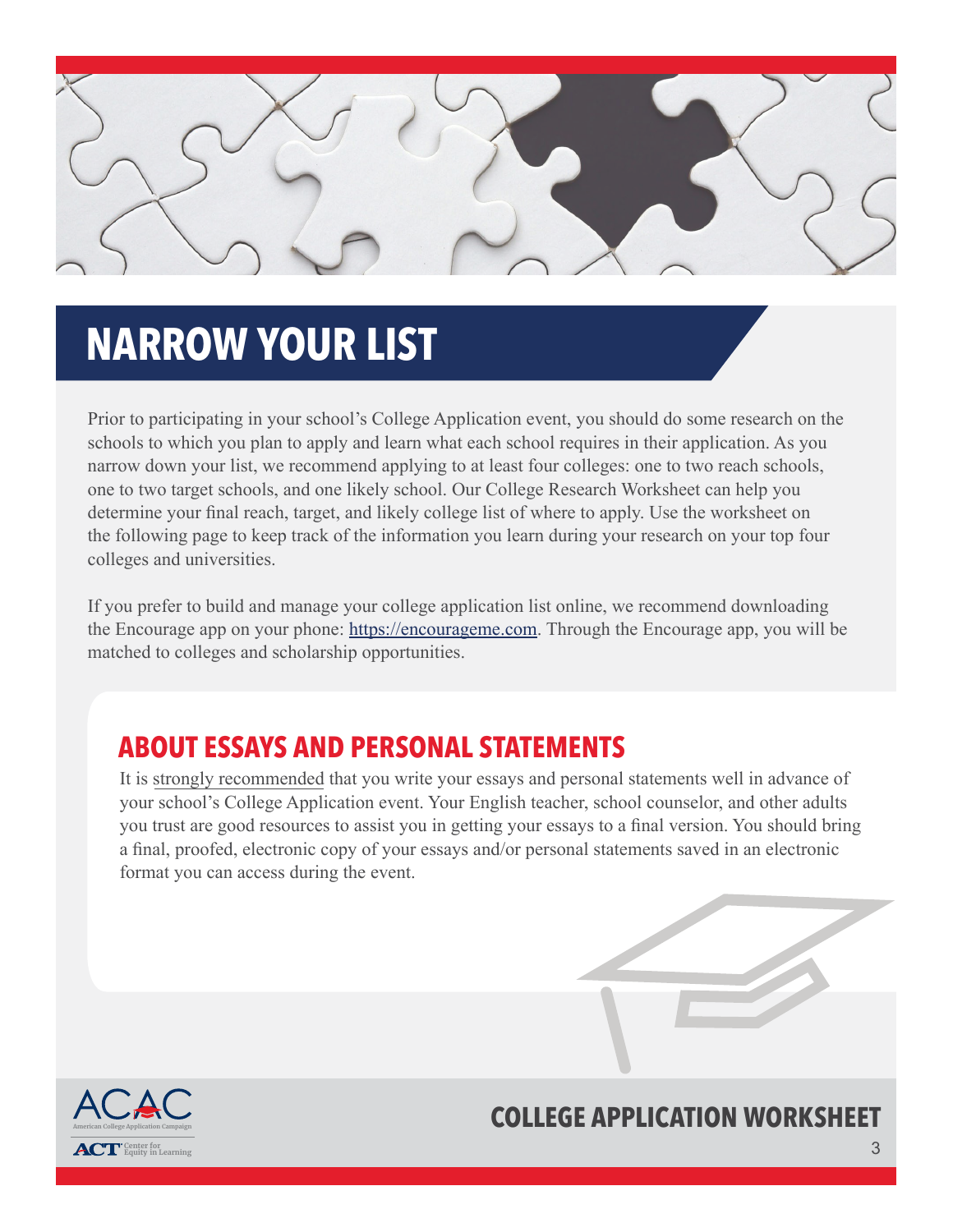### **TOP FOUR COLLEGES AND UNIVERSITIES WHERE YOU PLAN TO APPLY**

### **1. NAME OF COLLEGE:**

| 1) Is an essay or personal statement required to apply? $\Box$ Yes $\Box$ No |  |  |  |  |
|------------------------------------------------------------------------------|--|--|--|--|
|                                                                              |  |  |  |  |
|                                                                              |  |  |  |  |
| 5) ACT required? $\Box$ Yes $\Box$ No 6) SAT required? $\Box$ Yes $\Box$ No  |  |  |  |  |
| 7) Recommendation letter required? $\Box$ Yes $\Box$ No                      |  |  |  |  |
|                                                                              |  |  |  |  |
| 9) Notes                                                                     |  |  |  |  |
|                                                                              |  |  |  |  |
|                                                                              |  |  |  |  |
|                                                                              |  |  |  |  |
| <b>2. NAME OF COLLEGE:</b>                                                   |  |  |  |  |
| 1) Is an essay or personal statement required to apply? $\Box$ Yes $\Box$ No |  |  |  |  |
|                                                                              |  |  |  |  |
|                                                                              |  |  |  |  |
| 5) ACT required? $\Box$ Yes $\Box$ No 6) SAT required? $\Box$ Yes $\Box$ No  |  |  |  |  |
| 7) Recommendation letter required? $\Box$ Yes $\Box$ No                      |  |  |  |  |
| 8) Deadline date for scholarship or financial aid: _______/ ______/ ________ |  |  |  |  |
| 9) Notes                                                                     |  |  |  |  |
|                                                                              |  |  |  |  |
|                                                                              |  |  |  |  |

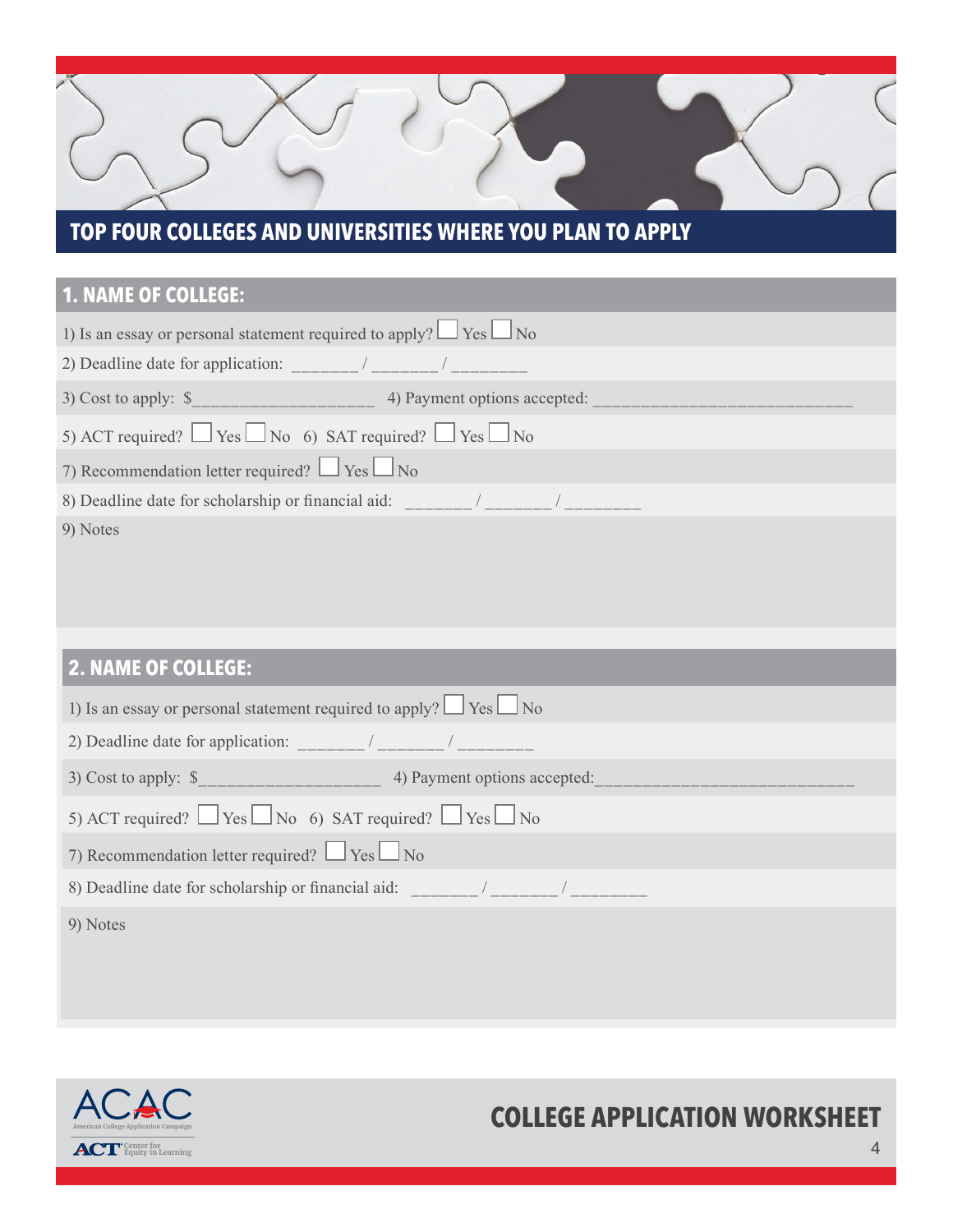### **TOP FOUR COLLEGES AND UNIVERSITIES WHERE YOU PLAN TO APPLY**

### **3. NAME OF COLLEGE:**

| 1) Is an essay or personal statement required to apply? $\Box$ Yes $\Box$ No |  |  |  |  |
|------------------------------------------------------------------------------|--|--|--|--|
|                                                                              |  |  |  |  |
|                                                                              |  |  |  |  |
| 5) ACT required? $\Box$ Yes $\Box$ No 6) SAT required? $\Box$ Yes $\Box$ No  |  |  |  |  |
| 7) Recommendation letter required? $\Box$ Yes $\Box$ No                      |  |  |  |  |
|                                                                              |  |  |  |  |
| 9) Notes:                                                                    |  |  |  |  |
|                                                                              |  |  |  |  |
|                                                                              |  |  |  |  |
|                                                                              |  |  |  |  |
| <b>4. NAME OF COLLEGE:</b>                                                   |  |  |  |  |
| 1) Is an essay or personal statement required to apply? $\Box$ Yes $\Box$ No |  |  |  |  |
|                                                                              |  |  |  |  |
|                                                                              |  |  |  |  |
| 5) ACT required? $\Box$ Yes $\Box$ No 6) SAT required? $\Box$ Yes $\Box$ No  |  |  |  |  |
| 7) Recommendation letter required? $\Box$ Yes $\Box$ No                      |  |  |  |  |
|                                                                              |  |  |  |  |
| 9) Notes:                                                                    |  |  |  |  |
|                                                                              |  |  |  |  |
|                                                                              |  |  |  |  |

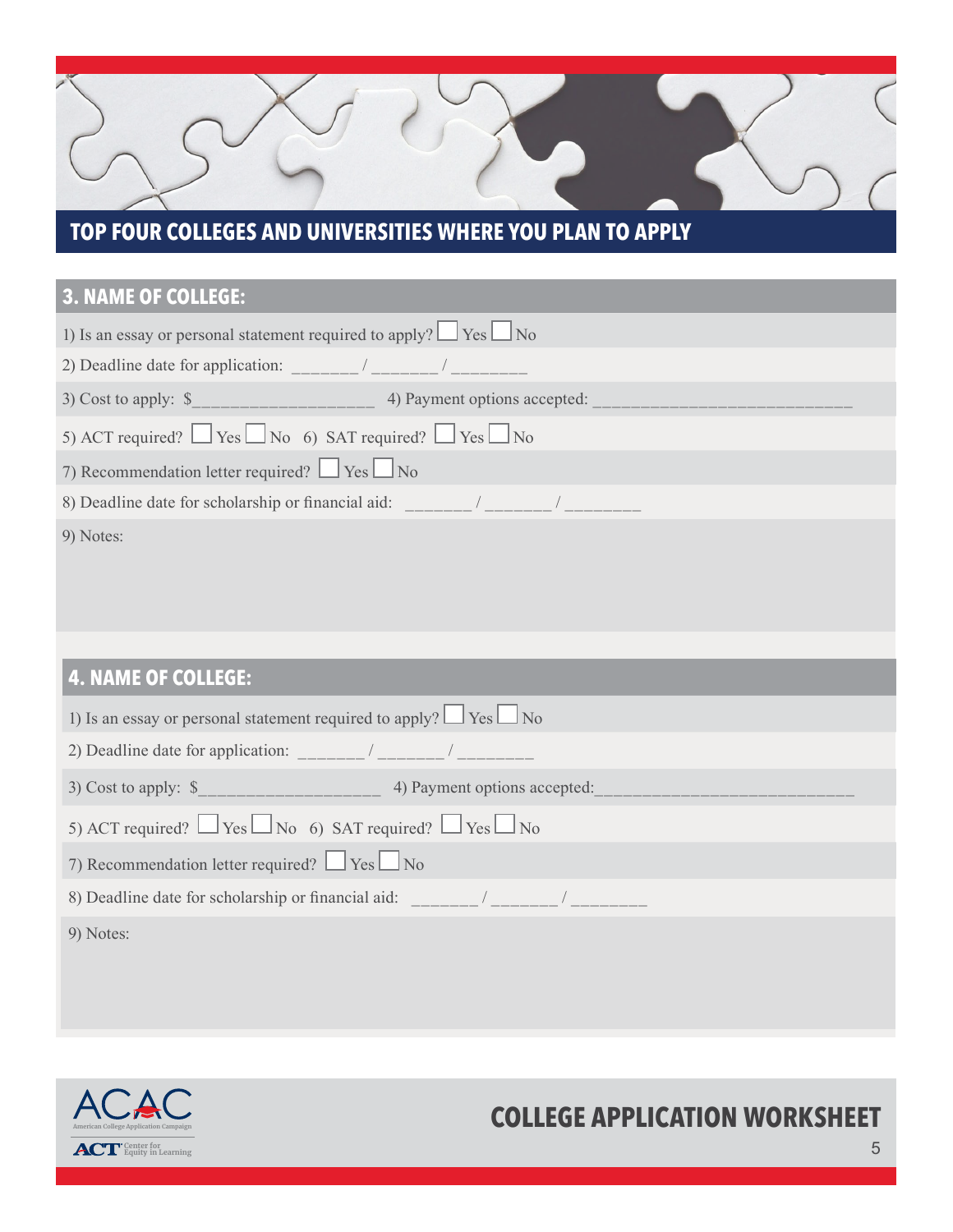

## **GATHER YOUR PERSONAL INFORMATION**

## TEST SCORES

Some four-year colleges will request your college admissions test (ACT or SAT) scores. Use the space below to list the scores for tests you have already taken. If you have not yet taken the ACT or SAT and the school(s) you are applying to require them, speak with your school counselor about upcoming test dates – you will need to take at least one of these college entrance exams soon! Colleges that request test scores often require them to be "official" and sent by ACT (ACT scores) or College Board (SAT scores). Talk with your school counselor about how to do this.

| <b>ACT</b>                                       |                                                  |  |
|--------------------------------------------------|--------------------------------------------------|--|
| Test #1: Date Taken: _______/ _______/ ________  | Test #2: Date Taken: _______/ _______/ ________  |  |
| <b>Composite Score:</b>                          | <b>Composite Score:</b>                          |  |
| <b>English Score:</b>                            | <b>English Score:</b>                            |  |
| <b>Mathematics Score:</b>                        | <b>Mathematics Score:</b>                        |  |
| <b>Reading Score:</b>                            | <b>Reading Score:</b>                            |  |
| <b>Science Score:</b>                            | <b>Science Score:</b>                            |  |
| <b>Writing Score (optional):</b>                 | <b>Writing Score (optional):</b>                 |  |
| <b>SAT</b>                                       |                                                  |  |
| Test #1: Date Taken: _______/ _______/ ________  |                                                  |  |
| <b>Total Score:</b>                              | <b>Total Score:</b>                              |  |
| <b>Evidence-Based Reading and Writing Score:</b> | <b>Evidence-Based Reading and Writing Score:</b> |  |
| <b>Math Score:</b>                               | <b>Math Score:</b>                               |  |

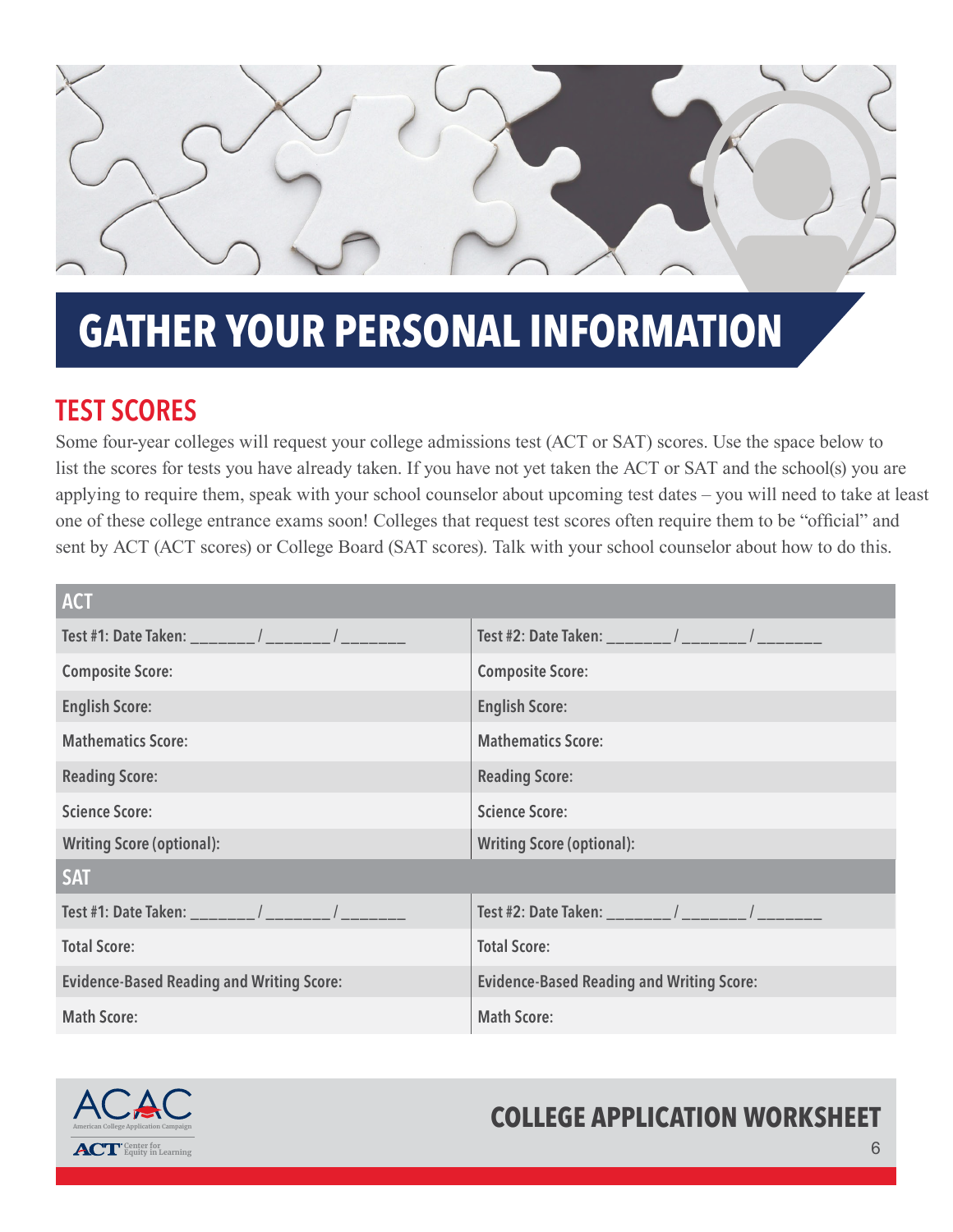

## EXTRA-CURRICULAR ACTIVITIES

Some applications request information related to the activities that you participate in outside of your high school classes. This could include co-curriculars, community service, part-time jobs or any other activity that you want to share with the college. These experiences give you a chance to learn more about yourself, build relationships outside of school, and build your exposure. List your activities below, including the year(s) you participated and if you held a position or received an award related to the activity.

| <b>ACTIVITY 1</b>          | <b>ACTIVITY 5</b>          |
|----------------------------|----------------------------|
| <b>Name of Activity:</b>   | <b>Name of Activity:</b>   |
| <b>Years Participated:</b> | <b>Years Participated:</b> |
| Leadership position held:  | Leadership position held:  |
| Awards:                    | Awards:                    |
| <b>ACTIVITY 2</b>          | <b>ACTIVITY 6</b>          |
| <b>Name of Activity:</b>   | <b>Name of Activity:</b>   |
| <b>Years Participated:</b> | <b>Years Participated:</b> |
| Leadership position held:  | Leadership position held:  |
| Awards:                    | Awards:                    |
| <b>ACTIVITY 3</b>          | <b>ACTIVITY 7</b>          |
| <b>Name of Activity:</b>   | <b>Name of Activity:</b>   |
| <b>Years Participated:</b> | <b>Years Participated:</b> |
| Leadership position held:  | Leadership position held:  |
| Awards:                    | Awards:                    |
| <b>ACTIVITY 4</b>          | <b>ACTIVITY 8</b>          |
| <b>Name of Activity:</b>   | <b>Name of Activity:</b>   |
| <b>Years Participated:</b> | <b>Years Participated:</b> |
| Leadership position held:  | Leadership position held:  |
| Awards:                    | Awards:                    |

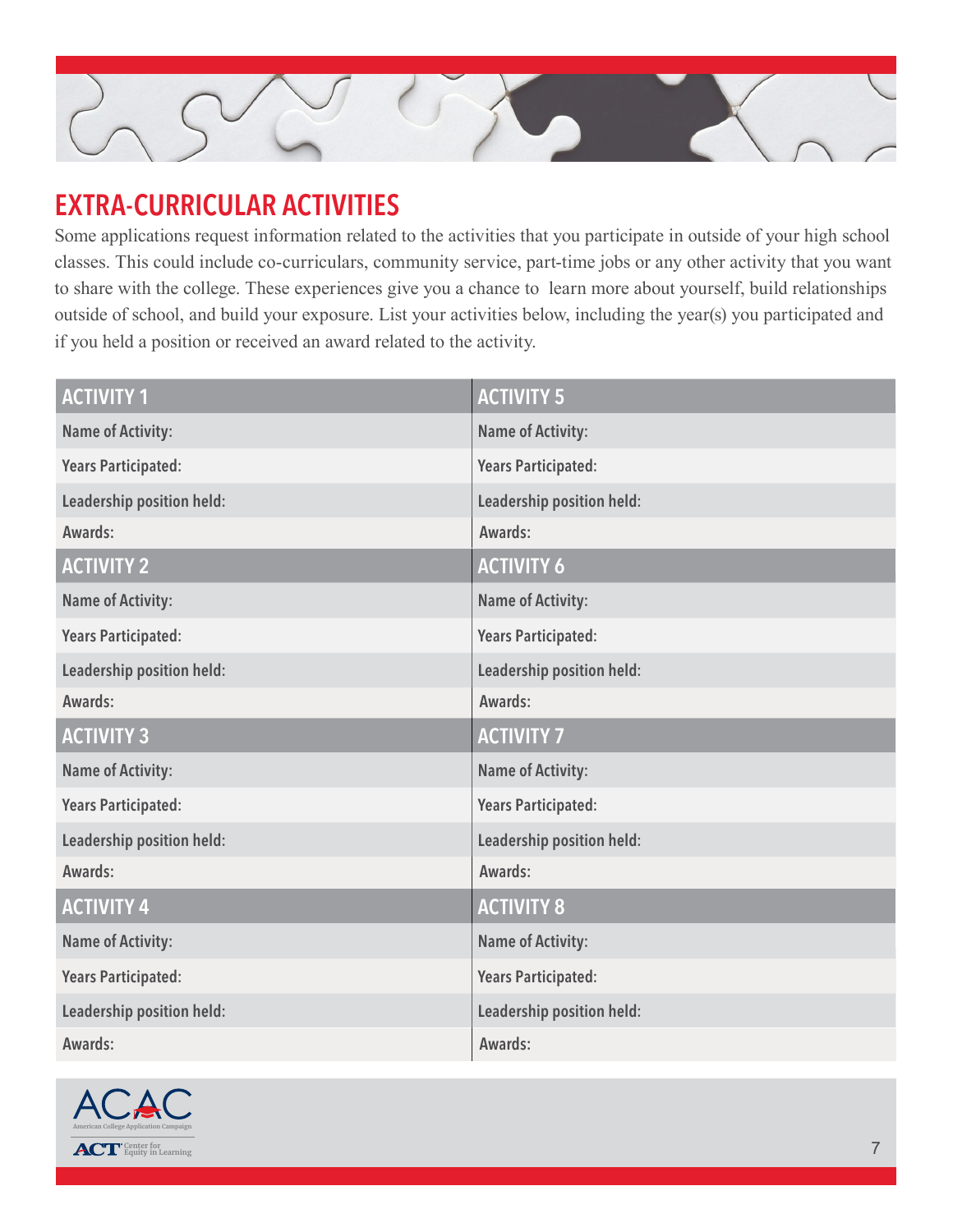## PERSONAL INFORMATION

Many colleges will ask you to provide information related to your residency and citizenship. You may need to provide the following information when completing your application. If you are uncertain about an answer, your parent or guardian may be able to help.

#### PERSONAL INFORMATION WORKSHEET

1) Your Social Security Number (SSN #): \_\_\_ \_\_\_

(You will need your SSN to get your FSA ID. Keep this information safe and private. If possible, memorize your SSN instead of writing it down.)

#### **It is critical that you keep this information safe and private.**

| 2) Place of Birth:                                                                                                                                                                                                  |                  |  |  |  |
|---------------------------------------------------------------------------------------------------------------------------------------------------------------------------------------------------------------------|------------------|--|--|--|
|                                                                                                                                                                                                                     |                  |  |  |  |
| 4) Have you ever lived in another US state other than your current state of residence?   Yes   No<br>When did you move to your current state of residence? (this may be your birthdate) ___________________________ |                  |  |  |  |
| 5) Provide your address(es) for where you have lived the last five years.                                                                                                                                           |                  |  |  |  |
|                                                                                                                                                                                                                     |                  |  |  |  |
| 6) Citizenship Status (circle one)                                                                                                                                                                                  |                  |  |  |  |
| US citizen <b>Permanent Resident Alien</b> Nonresident Alien                                                                                                                                                        | <b>Other</b>     |  |  |  |
| 7) Did your parent(s)/guardian(s) pay state income taxes last year?     Yes   No                                                                                                                                    |                  |  |  |  |
| 8) Do you have a parent or guardian who is currently on active duty in the military? $\Box$ Yes $\Box$ No                                                                                                           |                  |  |  |  |
| 9) Employment Information: List any employment you have held for the last two years, including dates.                                                                                                               |                  |  |  |  |
| <b>Employer:</b>                                                                                                                                                                                                    | <b>Employer:</b> |  |  |  |
| <b>Employer:</b>                                                                                                                                                                                                    | Employer:        |  |  |  |
| <b>Employer:</b>                                                                                                                                                                                                    | Employer:        |  |  |  |